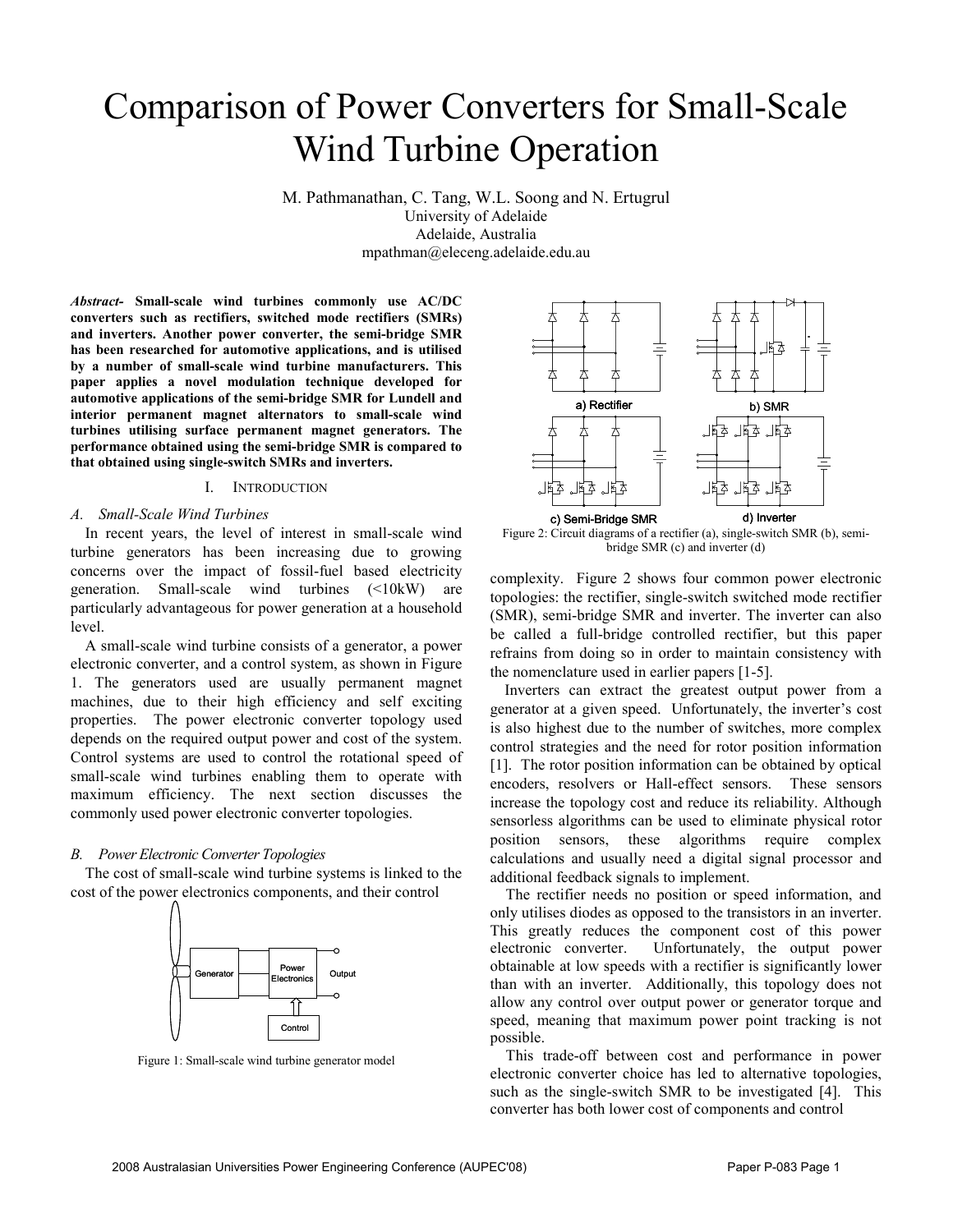

Figure 3: Simulated output power for a permanent magnet generator with inverter, single-switch SMR and rectifier loads with a high inductance permanent magnet generator model operating into a 12 V load.

complexity than the inverter, and provides greater power at low generator speeds than the rectifier. Figure 3 shows a comparison of simulated ideal output power obtained using a rectifier, single-switch SMR, and inverter for an example small-scale wind turbine generator.

In reference [1] extensive tests were conducted on the use of a single-switch SMR as a power converter for small-scale wind turbines. This study showed that the duty cycle of the transistor in the SMR could be controlled to provide enhanced output power compared to the rectifier at low generator speeds, and also to control generator torque and hence wind turbine speed at high wind speeds.

Whilst the single-switch SMR provides a significant low speed power improvement over a rectifier, it still produces less power in this range than an inverter. It is possible to achieve greater output power than the single-switch SMR with a semibridge SMR at a lower cost than an inverter by using the phase advance modulation technique, which is detailed below.

### *C. Phase Advance Modulation Method*

The aim of this modulation strategy is to produce a phase shift which reduces the angle between the back-emf and phase current waveforms [3]. This effectively produces a leading power factor like an inverter and results in greater output power being produced.

References [2] and [3] used this modulation technique and demonstrated significant performance increases for automotive applications. While some commercial wind turbine power electronics units use the semi-bridge SMR topology, it is not known whether they utilise the conventional method of modulation for single-switch SMR converters [1], or the technique specified by [3]. To date, no research has been published on the viability of the phase advance technique when used with a wind turbine.

The method utilised by [3] involves modulating each transistor in the semi-bridge SMR individually (see Fig. 2c). Figure 4 shows phase current and effective voltage waveforms resulting from this modulation method for one phase of the semi-bridge SMR. Note that the waveforms



effective voltage  $V_{EFF}$  and transistor gate drive signal  $V_{PWM}$  [3]

corresponding to the other two phases would be identical, but shifted by  $120^\circ$ .

As is illustrated in the figure, there are three separate modulation intervals while the phase current is positive. During interval  $\delta$  the duty cycle of the transistor in the semibridge SMR is unity, which in turn causes the effective phase to ground voltage  $(V_{EFF})$  to be set to zero, causing the phase current waveform (I<sub>ph</sub>) to increase rapidly. During interval ε the duty cycle is set at the optimal value for conventional SMR modulation, causing  $V_{EFF}$  to rise to  $V_{BASE}$ . Finally during interval φ the duty cycle is driven lower than the value during  $\varepsilon$ , effectively causing V<sub>EFF</sub> to rise to a value V<sub>OV</sub> which is higher than  $V_{\text{BASE}}$ . This in turn causes the phase current waveform to fall more rapidly.

This paper investigates the use of a semi-bridge SMR modulated by the phase advance technique in wind turbine applications by performing simulations based on the parameters of a commercial 400 W wind turbine generator.

### II. ANALYTICAL COMPARISON OF SINGLE-SWITCH SMR AND INVERTER PERFORMANCE

The single-phase equivalent circuit of a surface PM generator consists of an AC back-emf voltage source in series with a winding inductance and winding resistance. Power electronic converters are required to transform the AC electrical power produced by the generator into DC power which can either be stored in batteries for later use or transferred to the power grid using a DC/AC converter. In addition, such converters must be controlled in order to extract the maximum possible output power under varying wind speed conditions.

For a system to achieve maximum output power, its input and output impedance must be matched. In the system considered, the output impedance of the generator consists of series resistance and inductance. The type of load impedance used in this model varies according to the power converter used. In the case of an inverter, the effective load impedance consists of a variable resistance and capacitance, while for a single-switch SMR the load consists of a variable resistance (see Fig. 5). The SMR is represented as a resistance because its input rectifier forces the AC input voltage and current waveforms to be in phase.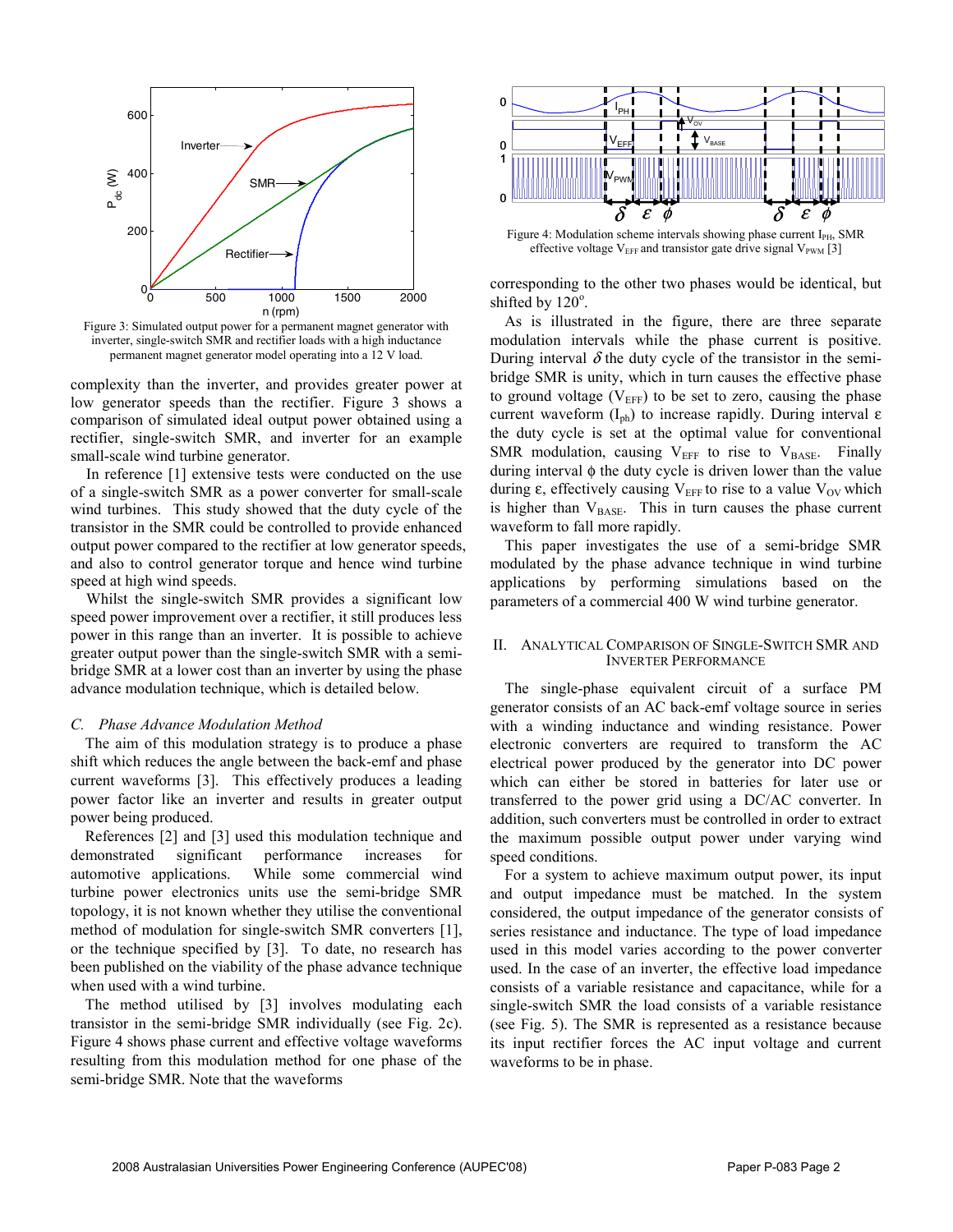

The inverter has more control flexibility and can control the input current to have any desired phase angle with respect to the input voltage. Given the generator output impedance is inductive, maximum output power is generally obtained with the current leading the voltage. This behaviour is analogous to that of a passive load consisting of a series resistance and capacitance.

In order to obtain maximum power from the SMR, its effective value of load resistance must be equal to the magnitude of generator impedance which can be given by:

$$
R_L = \sqrt{R_S^2 + {X_L}^2}
$$
 (4)

Here  $X_L$  is the reactance of the inductor, and is given by:

$$
X_{L} = \omega L \tag{5}
$$

In the inverter case however, the resistive part of output impedance is matched by a resistor of the same value, while the inductive part is cancelled by a series capacitor of equal reactance. The value of the capacitor is given by:

$$
C = \frac{1}{\omega X_L} \tag{6}
$$

The power produced by a SMR is lower than that generated by an inverter because its output current *I* and voltage *V* are restricted to being in phase, as indicated in [1]. This is illustrated by Figure 6c, for a high inductance model of a PMG (6a), which ignores the effects of stator resistance. In contrast, under maximum output power conditions, the inverter (Figure 6 b) can force the current vector **I** to lead the voltage **V** at low speeds to keep the current in phase with the induced voltage **E**. This leading power factor causes the inverter to generate approximately twice the power of a SMR at low speeds.



Figure 6: High inductance equivalent circuit for a PMG (a), inverter phasor diagram at low speeds (b) and SMR phasor diagram at low speeds (c) [1]



Figure 7: Generator voltage, current, output power factor and power for inverter and SMR cases under maximum output power conditions

Figure 7 shows the generator's output voltage, current, power-factor and power when operating with an inverter and SMR under maximum power conditions. It is clear from this figure that the SMR produces half the generator output voltage, approximately 0.7 times the current and 1.4 times the power factor of the inverter at low speeds. Given that  $P = VI\cos(\phi)$ , where  $cos(\phi)$  is the power factor, thus the SMR produces half the output power of the inverter at low speeds.

### III. PRACTICAL SINGLE-SWITCH SMR MODULATION RESULTS

The simulations presented in Figure 7 ignored the effects of generator stator resistance, in order to present an ideal model. This section will examine the effects of stator resistance on the voltage, current and power obtained with a single-switch SMR.

 A commercial 400 W permanent magnet generator was used as the basis for a series of simulations and experiments on the performance of single-switch SMR modulation. The parameters of the generator are presented in Table 1.

| TABLE 1                                                  |
|----------------------------------------------------------|
| PERMANENT MAGNET GENERATOR EQUIVALENT CIRCUIT PARAMETERS |

| Characteristic                 | Value                                              |
|--------------------------------|----------------------------------------------------|
| <b>Rated Power</b>             | 400 W                                              |
| DC output Voltage              | $12 \text{ V}$                                     |
| Number of Poles                | 12                                                 |
| Stator Resistance $(R_s)$      | $0.0986 \Omega$                                    |
| Synchronous Inductance (L)     | $0.19$ mH                                          |
| Magnet Flux Linkage $(\psi_M)$ | $\overline{0.308}$ (V <sub>phase RMS</sub> )/(c/s) |

The voltage-current (VI) locus is a useful tool for describing the operation of a SMR. It shows the locus of the output voltage and current of the generator with a variable resistive load corresponding to operation with a single-switch SMR.

The effect of stator resistance on the generator AC current  $I_{\text{ph}}$  is shown in Figure 8, where the analytically computed AC VI loci are shown for the ideal case  $(R<sub>S</sub> = 0)$  and the case where  $R<sub>S</sub>$  equals the measured value of stator resistance (0.0986Ω). The voltage and current measured for this case are the AC waveforms produced by the generator. It is clear that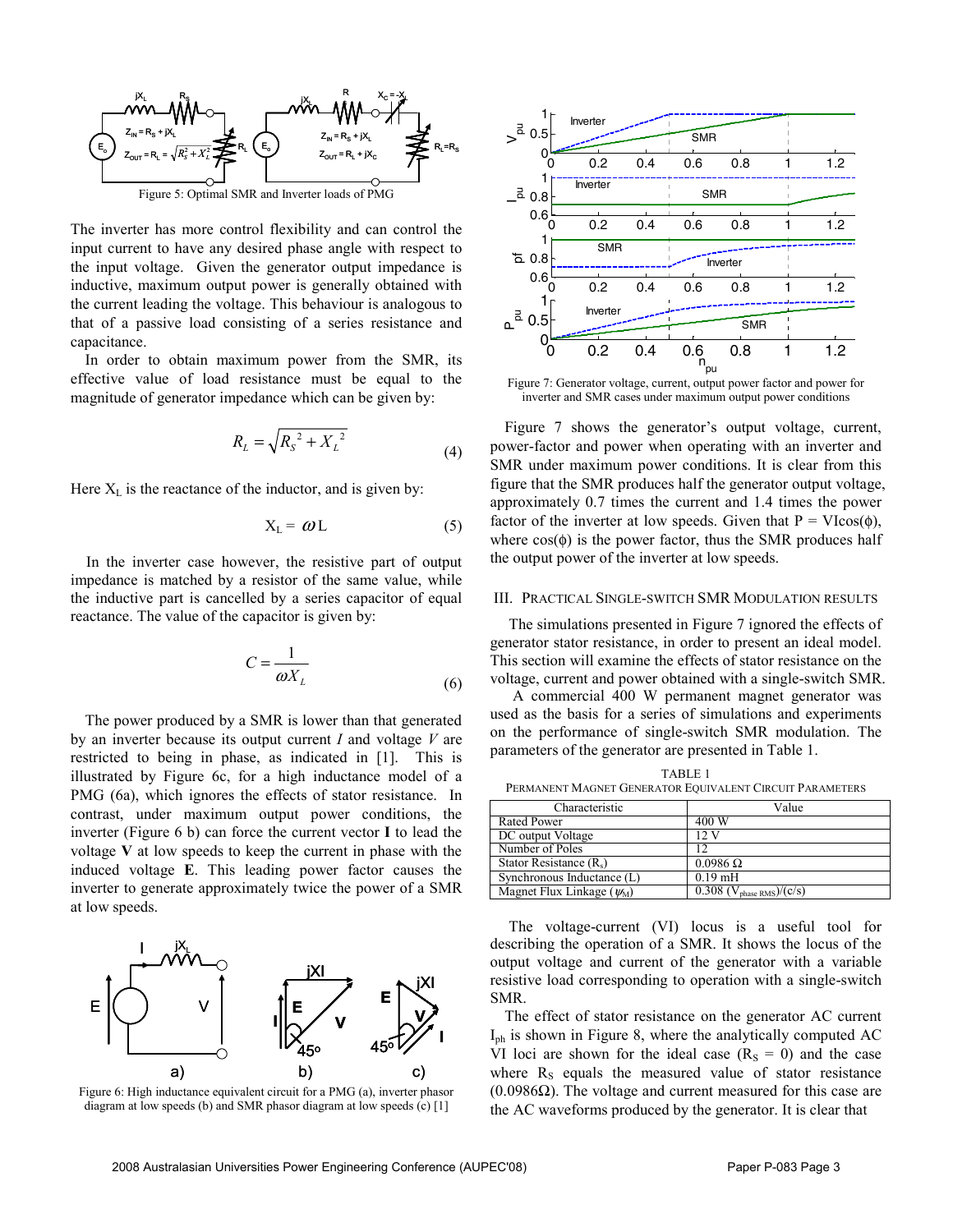

Figure 8: AC VI Loci for the generator in Table 1 for the ideal ( $R_s = 0$ ) and the case where  $R_s = 0.0986 \Omega$  at a speed of 565 rpm. Experimental results for the latter case are shown as circles.

of the stator resistance reduces the short-circuit current significantly at this speed. Experimental results are also presented. These experiments and simulations were conducted at a generator speed of 565 rpm. This speed was chosen in lieu of the generator's rated maximum rotational speed of 1800 rpm because experimental testing revealed that the shortcircuit current at speeds above 565 rpm was too high for extended operation.

Figure 9 shows the results obtained for the DC VI locus of the generator at a speed of 565 rpm. The voltage and current used in this VI locus were taken from the DC output of the SMR. Results from time-stepping simulations conducted in PSIM® are included in this graph for comparison. The analytical and PSIM models used take into account a voltage drop of 0.85 V per diode. It is clear that the time-stepping simulated results are closer to the experimental values than the analytical curve. This discrepancy is due to inaccuracies present in the analytical model's computation of the DC voltages and current.

A comparison of the DC output power corresponding to Figure 9 is shown in Figure 10. The inclusion of stator resistance causes a power reduction of approximately 30% when compared to the ideal case.



Figure 9: DC VI Loci for the generator in Table 1 for the ideal case, and for the case where  $R_s = 0.0986$  Ω for a speed of 565 rpm. Experimental (circles) and PSIM simulated results are also shown for the latter case.



Figure 10: DC Power as a function of DC voltage for the generator in Table 1 for the ideal case, and where  $R_s = 0.0986 \Omega$  at 565 rpm. Experimental (circles) and PSIM simulated results at  $R_s = 0.0986\Omega$  are also shown

Finally, Figure 11 shows the comparison of the ideal generator output power and the output power obtained using  $R<sub>S</sub> = 0.0986Ω$  versus speed. The PSIM simulations and experimental results are included for comparison, and show a close correspondence to the analytical model with stator resistance included. These results clearly show that stator resistance has a significant effect on the output power for this generator.



Figure 11: DC Power as a function of generator rotational speed for the ideal case, and where  $R_s = 0.0986\Omega$ . Experimental (circles) and PSIM simulated results at =0.0986Ω are also shown

## IV. PHASE ADVANCE MODULATION OF A SEMI-BRIDGE SMR

A series of simulations based on the phase advance modulation technique were conducted in order to predict the performance increase obtainable for this generator.

#### *A. Ideal Simulations*

A PSIM model was used to perform simulations which determined the maximum power obtainable as the control angles  $\delta$  and  $\phi$  were varied (see section I C). Figure 12 shows the model used for the initial simulations. It should be noted that an ideal representation of a PMG without any stator resistance was used, and the diodes and transistors modelled in the semi-bridge SMR were initially ideal devices.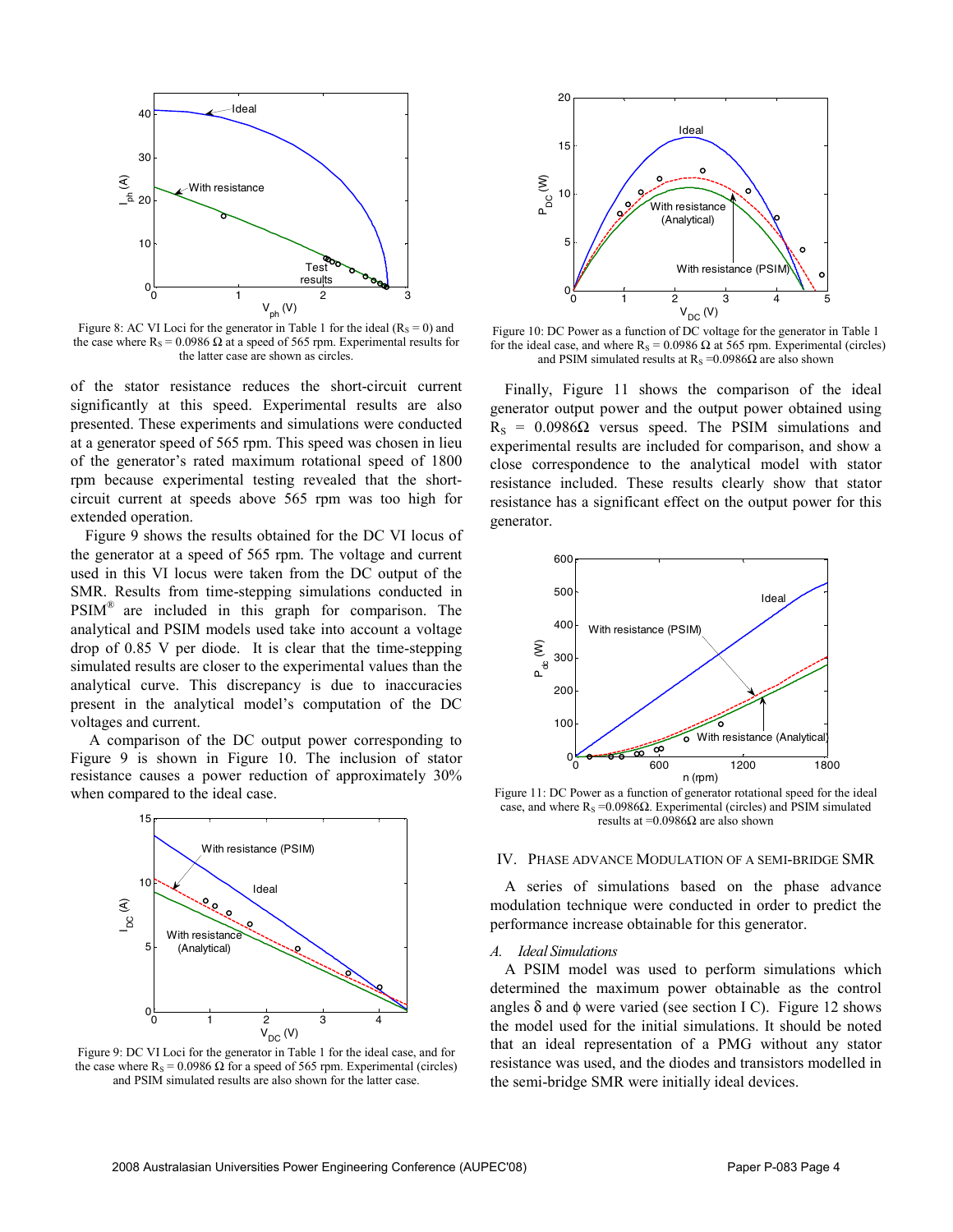

Figure 12: Block diagram of topology used for simulations of method in [3]

The ideal output power curves of a PMG using a conventionally modulated SMR and inverter as a function of the generator's phase current at 1000 rpm are shown in Figure 13. In addition, scatter plots are given in the figure, which represent the calculated output power and corresponding phase current values obtained by modulating a semi-bridge SMR with phase advance method for  $\delta$  and  $\phi$  values ranging between  $0^{\circ}$  and  $180^{\circ}$  in steps of  $10^{\circ}$ . Several points of interest are marked as A to D on this figure, which are explained in Table 2.

TABLE 2 POINTS EXAMINED IN PHASE ADVANCE SIMULATIONS

| Point        | Description                                                 |
|--------------|-------------------------------------------------------------|
| А            | Conventional SMR modulation                                 |
| <sup>B</sup> | Maximum power obtainable with phase advance modulation when |
|              | phase current is limited to current at point A              |
|              | Maximum power obtainable with phase advance, while keeping  |
|              | phase current at its rated value                            |
|              | Maximum power obtainable with phase advance without any     |
|              | current limitations                                         |

It is apparent that while the phase advance technique produces greater power than the SMR, the phase current at which it produces maximum power (point D) is greater than that at the corresponding point for conventional SMR modulation (point A). Operation under such conditions may not be desirable, since the large values of phase current may cause excessive heat dissipation.



Figure 13: Output power vs phase current for simulations of conventional SMR modulation, phase advance modulation, and an inverter used with an ideal PMG model at 1000 rpm



Figure 14: Output power vs generator speed for simulations of SMR, phase advance (limited to rated SMR and inverter currents) and inverter operation with an ideal PMG model

Due to these issues, it was decided to take the maximum power point for phase advance modulation as the largest power reading for phase current values equal to or below either the phase current obtained using conventional SMR modulation (point B), or the rated inverter current (point C) at that speed. Simulations were conducted at speeds ranging from 100-1800 rpm in order to find the maximum power point under these conditions for the phase advance technique. The results are shown in Figure 14.

It is clear from these simulations that the phase advance method of modulation provides a significant improvement over conventional SMR modulation when generator stator resistance and power converter losses are neglected. Simulations taking these quantities into account must be conducted in order to obtain a more accurate representation of this technique's performance under real life conditions. These are presented in the next section.

#### *B. Non Ideal Simulations*

For an accurate simulation of the system, stator resistance and power converter losses should be taken into account. The losses were assumed to consist of a 0.85 V voltage drop for diodes, and a 2.1 mΩ resistance for transistors. Figure 15 shows simulations of the output power obtained as phase



Figure 15: Output power vs phase current for simulations of conventional SMR modulation, phase advance modulation, and an inverter used with a nonideal PMG model at 1000 rpm